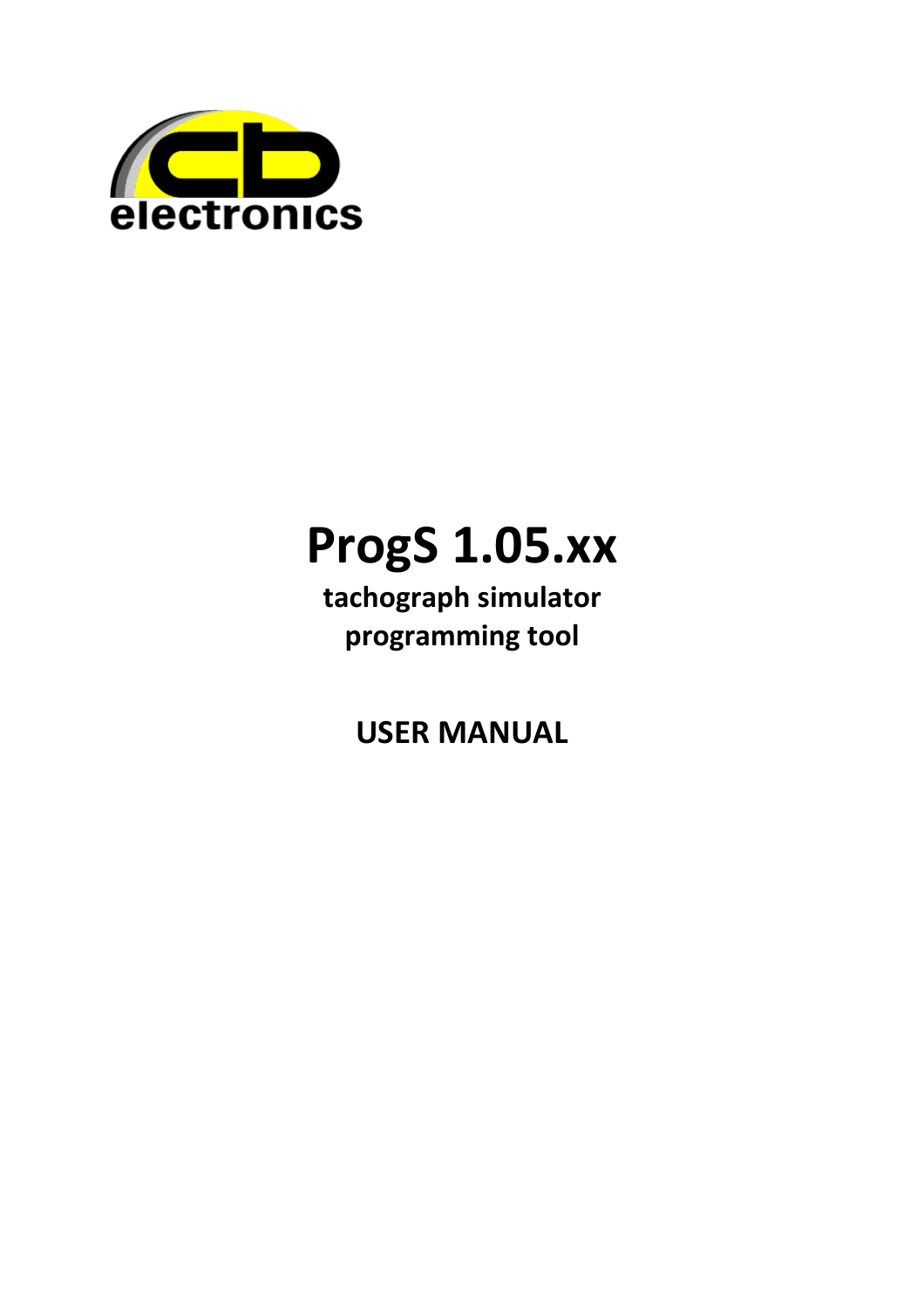Ver. 1.0 06.2013 © KT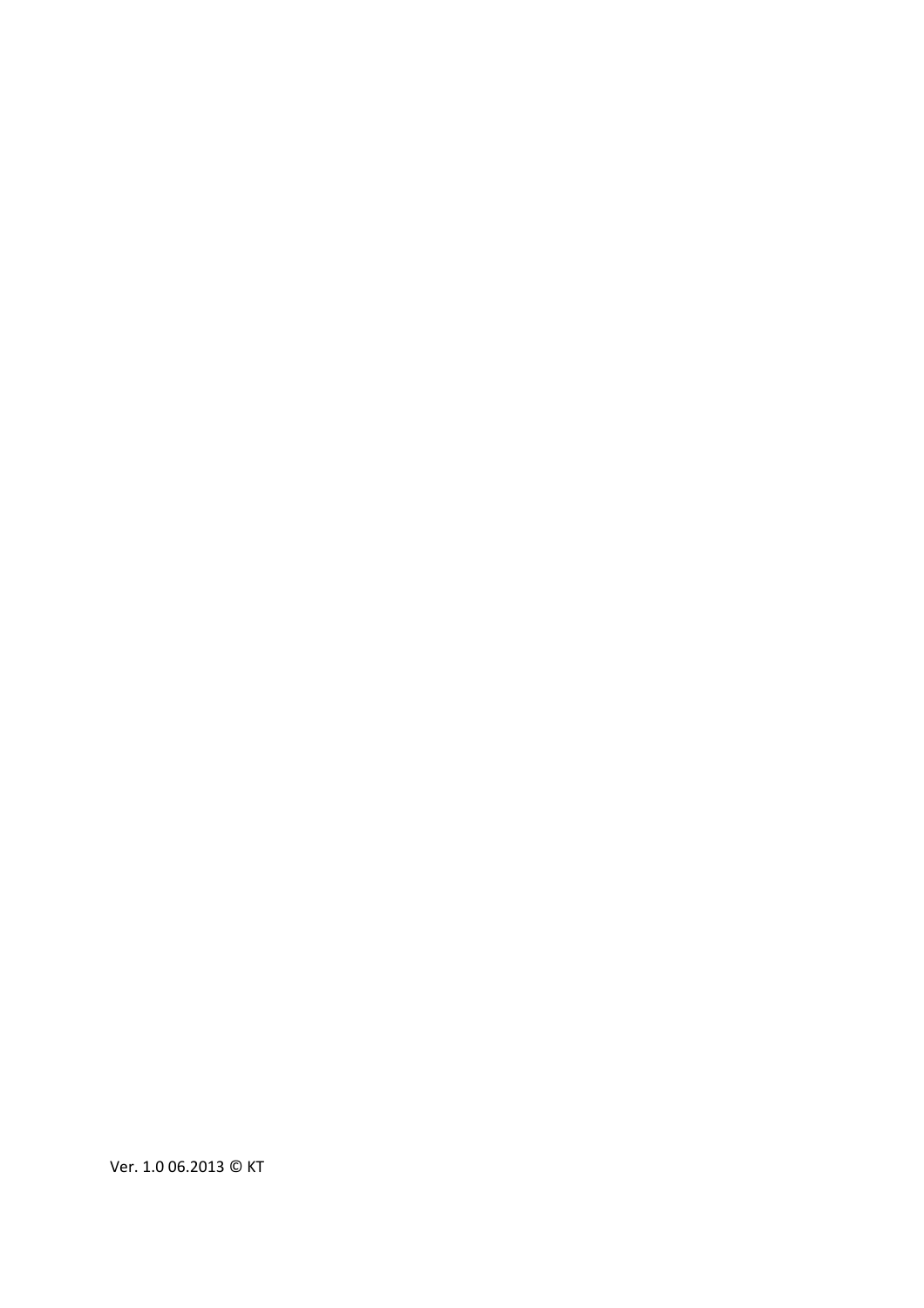#### **ProgS software**

ProgS is a software tool to read data from tachograph and program DTCOSIM tachograph simulator. The software communicates with the tachograph simulator or tachograph using USB-KSIM interface.

The ProgS software works on Windows XP and Windows 7.

Main program window:

|                                             | DTCOSIM Programmer ProgS                                                      | Ж<br>同                                      |
|---------------------------------------------|-------------------------------------------------------------------------------|---------------------------------------------|
|                                             | <b>USB Device</b><br>Device No. 1305078129<br>Device Type: Interface USB-KSIM | <b>DTCOSIM Programmer</b><br>ProgS v1.04.XX |
| Stoneridge 2400<br>Siemens/VDD 1324<br>DTCO | Read<br><b>STOP</b>                                                           | modified only<br>Write DTCOSIM              |
|                                             | Please select the type of tachograph and click 'Read'                         |                                             |

fig.1 – main program window

## **Reading data**

The ProgS can read from tachograph or tachograph simulator.

The tachograph/tachograph simulator should be connected to computer using USB-KSIM interface.

Select the type of tachograph device that will be read and press "Read". The ProgS software can read data from tachograph or tachograph simulator. In case of reading from tachograph simulator the device type should be set to the device that is simulated by DTCOSIM.

The USB-KSIM should be connected to the target device using appropriate connector kit:

- DTC to connect to digital DTCO or tachograph simulator
- STN to connect to Stoneridge 2400 tachograph
- 1324 to connect to 1324 tachograph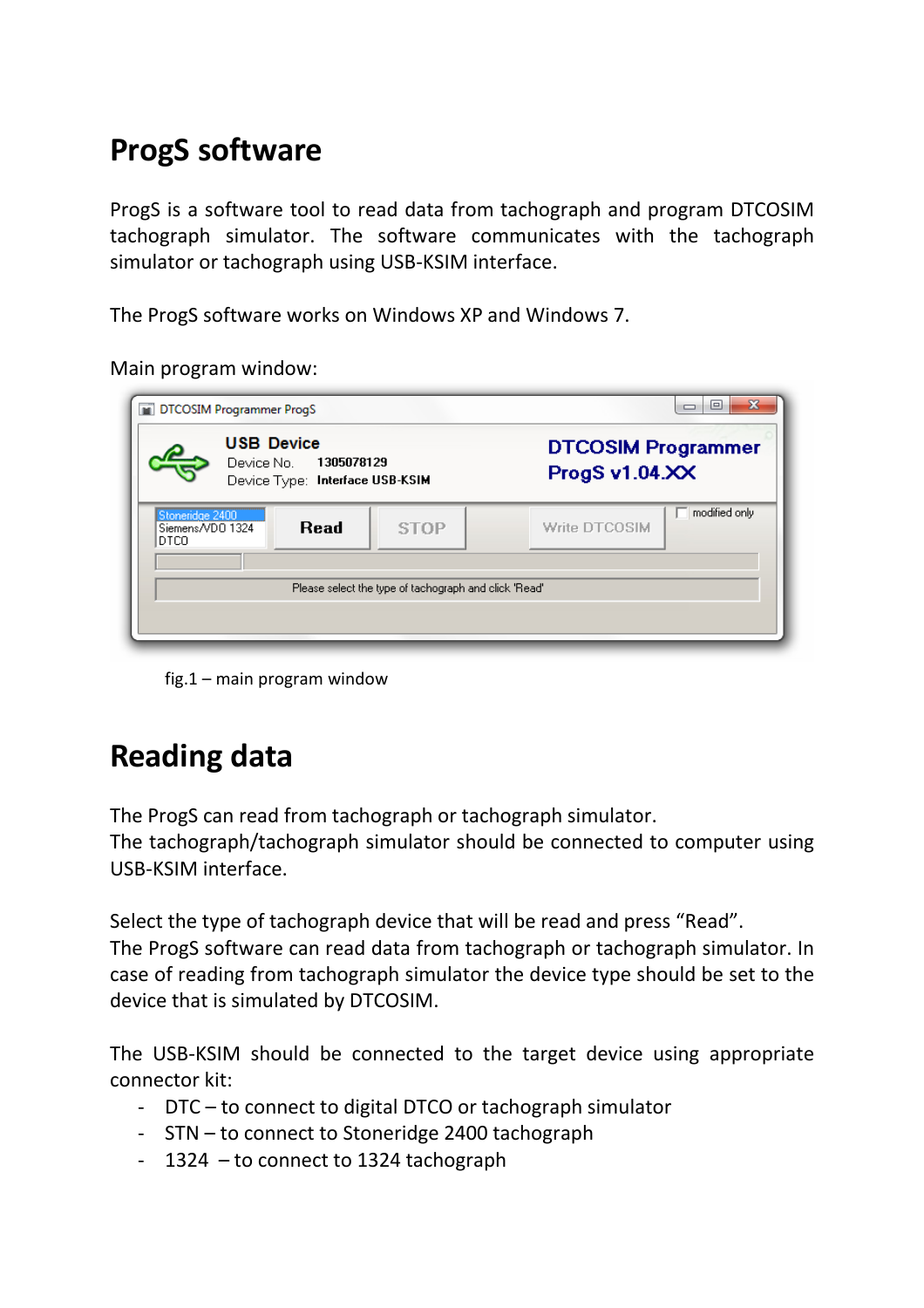Each tachograph type contains different data set, below are examples for each type of tachograph:

|                                              | DTCOSIM Programmer ProgS                                                         |                          | $\mathbf x$<br>冋<br>$\Box$                  |
|----------------------------------------------|----------------------------------------------------------------------------------|--------------------------|---------------------------------------------|
|                                              | <b>USB Device</b><br>Device No.<br>1305078129<br>Device Type: Interface USB-KSIM |                          | <b>DTCOSIM Programmer</b><br>ProgS v1.05.XX |
| Stoneridge 2400<br>Siemens/VDO 1324<br>DTCO. | Read                                                                             | <b>STOP</b>              | modified only<br><b>Write DTCOSIM</b>       |
| Reading Data                                 |                                                                                  |                          |                                             |
| <b>OK</b>                                    | Manufacture date                                                                 | 2011-07-13               |                                             |
| OК                                           | Odometer [km]                                                                    | 108064,6                 |                                             |
| OК                                           | K-const                                                                          | 9000                     |                                             |
| OК                                           | VIN                                                                              | <b>WMAH05ZZZ3M35000X</b> |                                             |
| OK.                                          | <b>UTC</b>                                                                       |                          | 2013-05-29 08:14 offset:+01:00              |
| 0K.                                          | o/p shaft faktor                                                                 | 3,000                    |                                             |
| End                                          |                                                                                  | [Click value to edit]    |                                             |
|                                              | Add data to write                                                                |                          | <b>Set Product Code</b>                     |

fig.2 – 2400 tachograph data read

| <b>USB Device</b><br>Device No.<br>1305078129<br>Device Type: Interface USB-KSIM |                                | <b>DTCOSIM Programmer</b><br>ProgS v1.05.XX |  |  |  |
|----------------------------------------------------------------------------------|--------------------------------|---------------------------------------------|--|--|--|
| Stoneridge 2400<br>Siemens/VDD 1324<br><b>DTCO</b>                               | Read<br><b>STOP</b>            | modified only<br>Write DTCOSIM              |  |  |  |
| Reading Data                                                                     |                                |                                             |  |  |  |
| <b>OK</b>                                                                        | <b>Product Code</b>            | 1324.020000000500                           |  |  |  |
| OK                                                                               | <b>VIN</b>                     | <b>WMAH05ZZZ3M35000X</b>                    |  |  |  |
| OK                                                                               | <b>Manufacture date</b>        | 2011-07-13                                  |  |  |  |
| <b>OK</b>                                                                        | <b>Time Offset</b>             | $+01:00$                                    |  |  |  |
| OK                                                                               | <b>UTC</b>                     | 2013-05-29 08:15:08                         |  |  |  |
| OK                                                                               | Odometer [km]                  | 108064,6                                    |  |  |  |
| <b>OK</b>                                                                        | <b>Effective Circumference</b> | 3000                                        |  |  |  |
| 0K.                                                                              | K-const                        | 9000                                        |  |  |  |
| OK                                                                               | o/p shaft faktor               | 3,000                                       |  |  |  |
| End                                                                              |                                | [Click value to edit]                       |  |  |  |
|                                                                                  | Add data to write              |                                             |  |  |  |

fig.3 – 1324 tachograph data read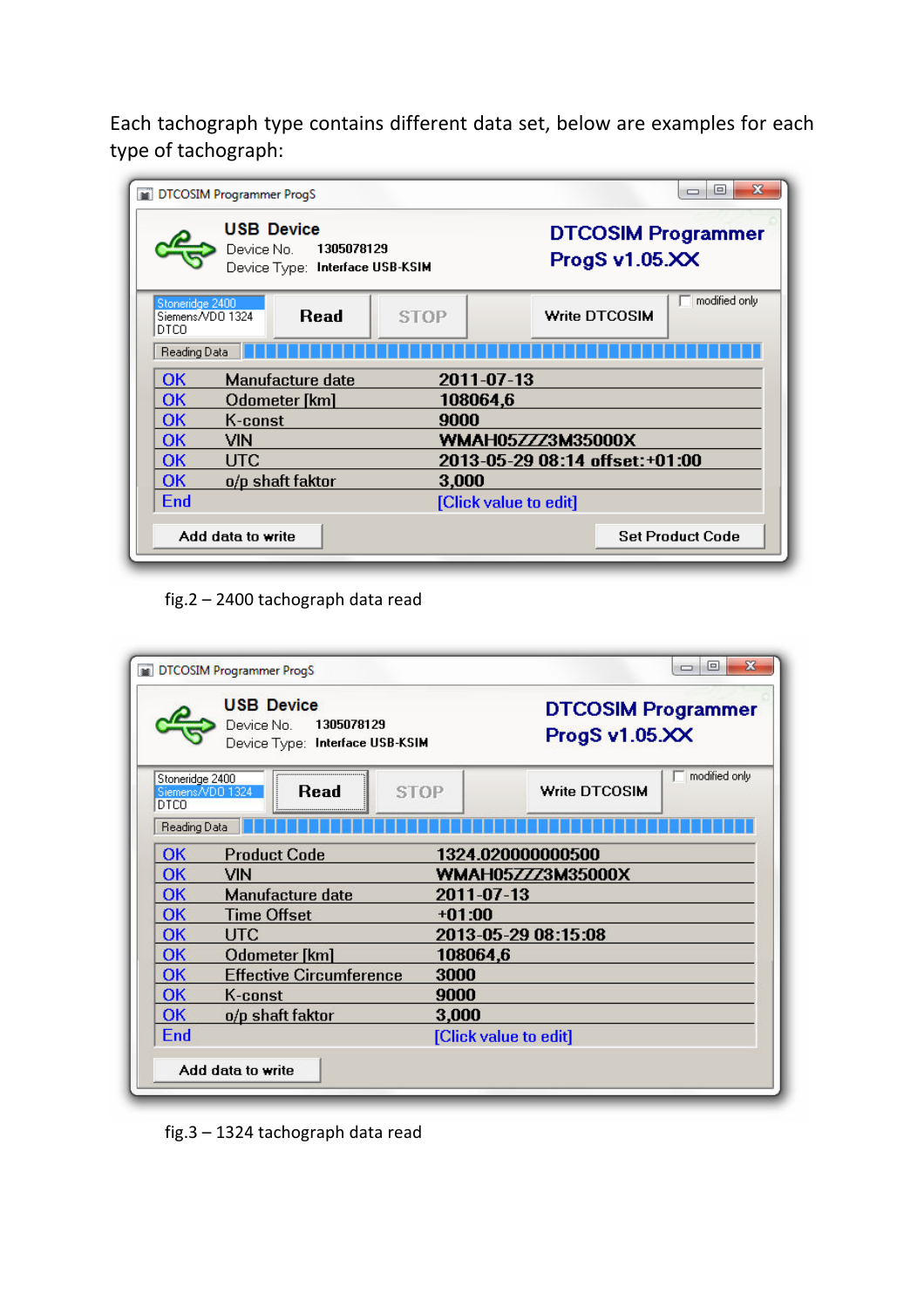| DTCOSIM Programmer ProgS                           |                  |                                                                               |             |                                 |                      | $\mathbf{x}$<br>$\Box$<br>$\Box$ |
|----------------------------------------------------|------------------|-------------------------------------------------------------------------------|-------------|---------------------------------|----------------------|----------------------------------|
|                                                    |                  | <b>USB Device</b><br>Device No. 1305078129<br>Device Type: Interface USB-KSIM |             |                                 | ProgS v1.05.XX       | <b>DTCOSIM Programmer</b>        |
| Stoneridge 2400<br>Siemens/VDO 1324<br><b>DTCO</b> |                  | Read                                                                          | <b>STOP</b> |                                 | <b>Write DTCOSIM</b> | modified only                    |
| Reading Data                                       |                  |                                                                               |             |                                 |                      |                                  |
| OK                                                 |                  | ECU Hardware No.                                                              |             | 1381                            |                      |                                  |
| OK                                                 |                  | Manufacture date                                                              |             | 2011-07-13                      |                      |                                  |
| OK                                                 | <b>K-const</b>   |                                                                               |             | 9000                            |                      |                                  |
| OK                                                 |                  | Odometer [km]                                                                 |             | 108064,6                        |                      |                                  |
| OK                                                 | VIN              |                                                                               |             | <b>WMAH05ZZZ3M35000X</b>        |                      |                                  |
| ОК                                                 | <b>Tyre Size</b> |                                                                               |             | 295/95R22.5                     |                      |                                  |
| OK                                                 |                  | <b>Next Calibration</b>                                                       |             | 2013-01-01                      |                      |                                  |
| OK                                                 | <b>UTC</b>       |                                                                               |             | 2013-05-29 08:15 offset: +01:00 |                      |                                  |
| OK                                                 |                  | o/p shaft faktor                                                              |             | 3,000                           |                      |                                  |
| OK                                                 |                  | <b>Effective Circumference</b>                                                |             | 3000                            |                      |                                  |
| OK                                                 |                  | <b>Vehicle Registration No.</b>                                               |             | <b>NOL00000</b>                 |                      |                                  |
| OK                                                 |                  | <b>Vehicle Registration Date</b>                                              |             | 2013-06-01                      |                      |                                  |
| OK                                                 |                  | <b>Registering Member State</b>                                               |             | PL                              |                      |                                  |
| OK                                                 |                  | Speed Authorised[km/h]                                                        |             | 90                              |                      |                                  |
| End                                                |                  |                                                                               |             | [Click value to edit]           |                      |                                  |
|                                                    |                  |                                                                               |             |                                 |                      | <b>Set Product Code</b>          |

fig.3 - DTCO tachograph data read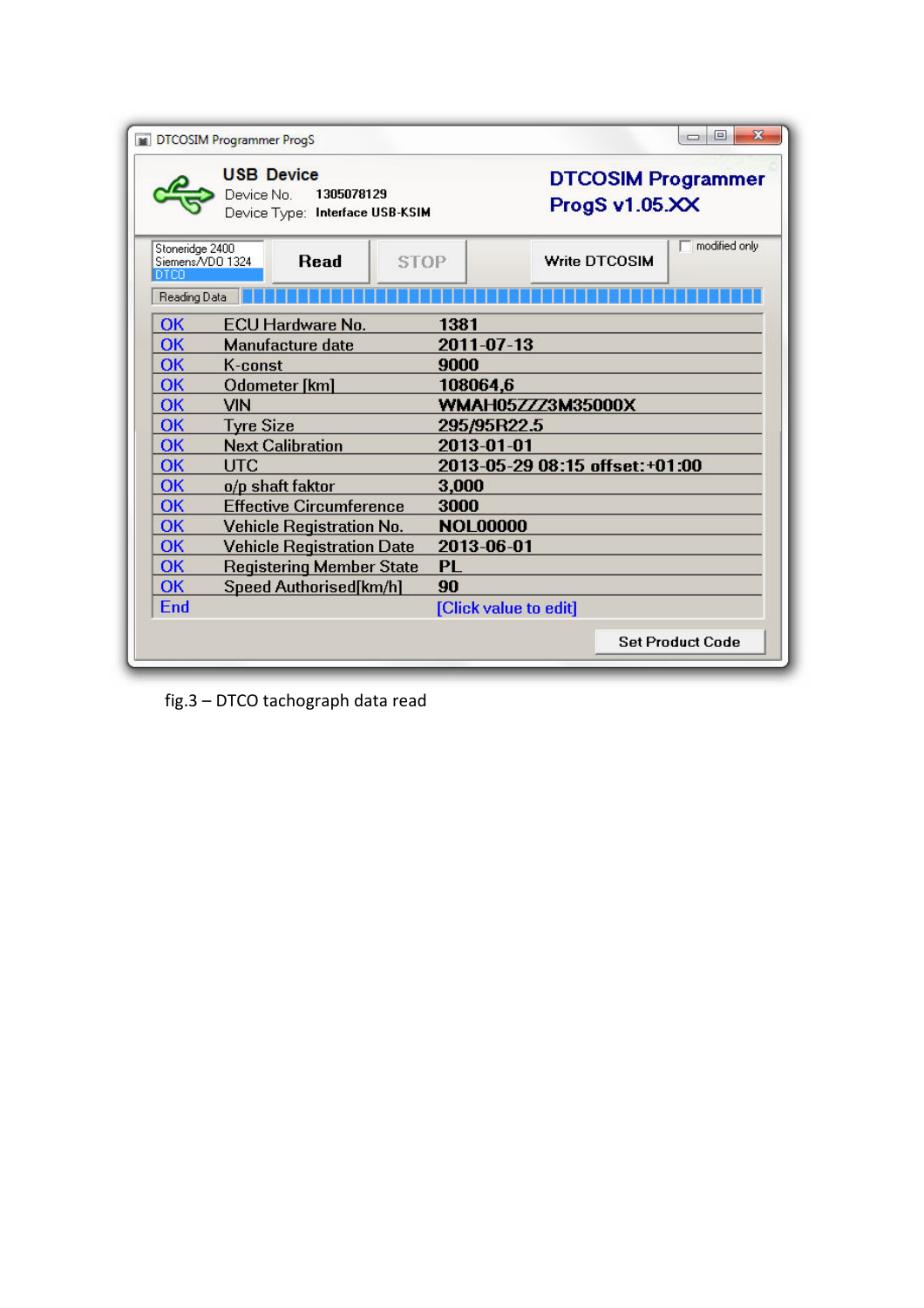#### **Editing data**

Click the editable value to open edit box:

|    |                                | 2010-03-24 08:14 offset:-01:00 |  |
|----|--------------------------------|--------------------------------|--|
| OK | o/p shaft faktor               | OΚ<br>- 123                    |  |
| OK | <b>Effective Circumference</b> | 5580                           |  |

Buttons:

 $L^{\infty}$  – Revert to original value.

"X" – Cancel edit.

"OK" – Confirm edit. The value will be validated and the data will be prepared to write operation. If the value is incorrect the message will appear:

| <b>INFO</b>             |    |
|-------------------------|----|
| Please correct data !!! |    |
|                         | OK |

#### **Writing data**

The ProgS software allows writing only to Tachograph Simulator (DTCOSIM). The DTCOSIM must be connected using USB-KSIM infertace with DTC cable. Cables between USB-KSIM and tachographs / tachograph simulator can be changed without unplugging USB-KSIM from computer.

Click "Write DTCOSIM" to write data to DTCOSIM. If the "modified only" box is checked only modified data will be saved to DTCOSIM, otherwise all data will be sent and saved into DTCOSIMM.

Clicking the "Add data to write" button will open additional data list to write (fig. 4). This list is used to add values that are supported by the tachograph simulator but was not read from the attached device. For example if data come from 1324 tachograph, the " add data to write" list will have 2400 and DTCO tachograph specific parameters. These additional data can be edited and wrote to the device together with all other parameters.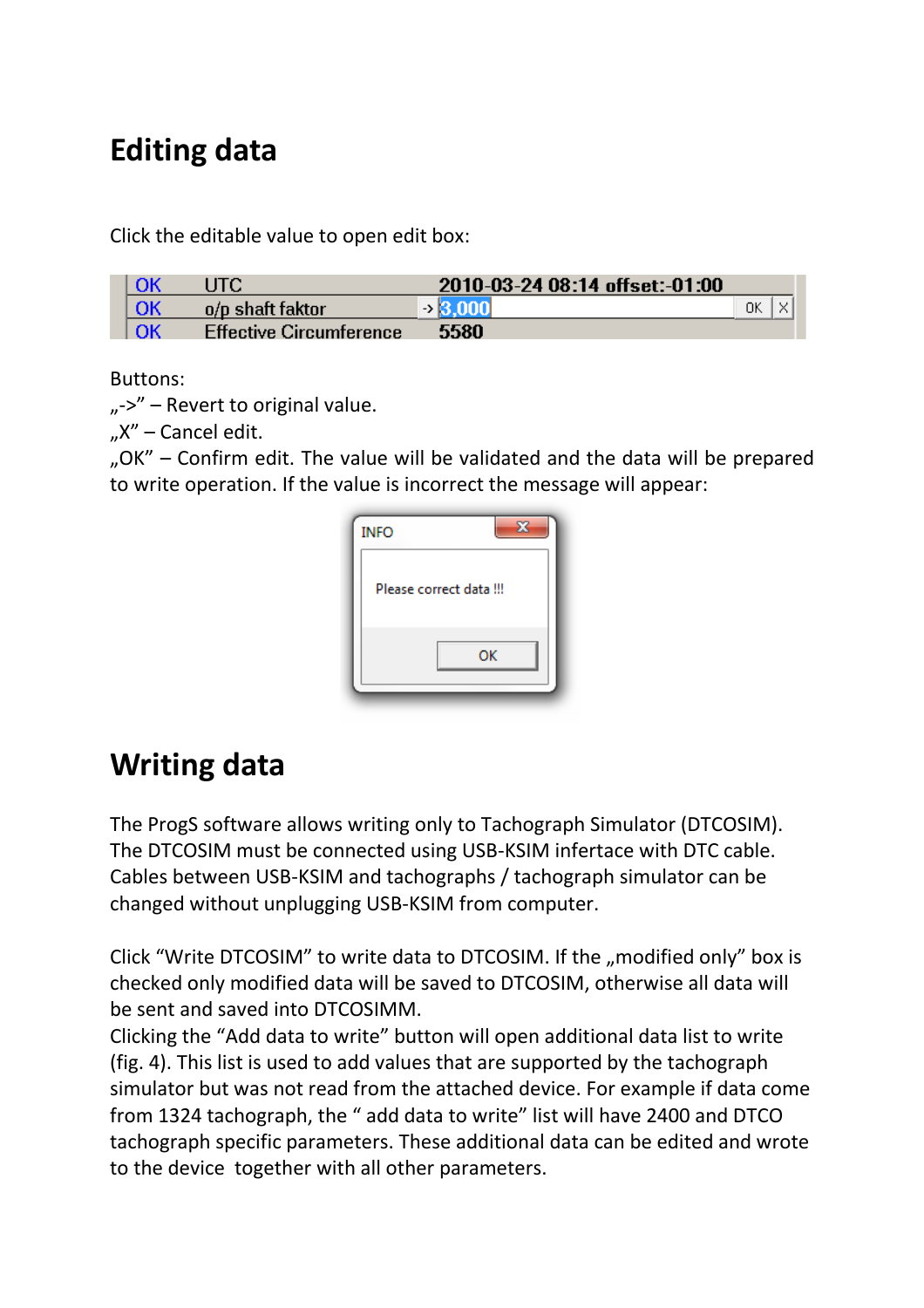The additional data are written if it is not empty. This means that if you don't want to write it, it should be left blank (delete the parameters value).

| <b>USB Device</b><br>Device No.<br>1305078129<br>Device Type: Interface USB-KSIM |                                                         |                   | <b>DTCOSIM Programmer</b><br>ProgS v1.05.XX |                      |                         |  |
|----------------------------------------------------------------------------------|---------------------------------------------------------|-------------------|---------------------------------------------|----------------------|-------------------------|--|
| Stoneridge 2400<br>Siemens/VDD 1324<br><b>DTCO</b>                               | <b>Read</b>                                             | <b>STOP</b>       |                                             | <b>Write DTCOSIM</b> | modified only           |  |
| Reading Data                                                                     |                                                         |                   |                                             |                      |                         |  |
| OK                                                                               | <b>Manufacture date</b>                                 |                   | 2011-07-13                                  |                      |                         |  |
| OK                                                                               | Odometer [km]                                           | 108064,6          |                                             |                      |                         |  |
| OK                                                                               | K-const                                                 | 9000              |                                             |                      |                         |  |
| OK                                                                               | VIN                                                     | WMAH05ZZZ3M35000X |                                             |                      |                         |  |
| <b>OK</b>                                                                        | <b>UTC</b>                                              |                   | 2013-05-29 08:24 offset: +01:00             |                      |                         |  |
| OK                                                                               | o/p shaft faktor                                        | 3,000             |                                             |                      |                         |  |
| End                                                                              |                                                         |                   | [Click value to edit]                       |                      |                         |  |
| Close                                                                            | Additional data to write. [always written if not empty] |                   |                                             |                      | <b>Set Product Code</b> |  |
|                                                                                  | <b>Effective Circumference</b>                          | 3000              |                                             |                      |                         |  |
|                                                                                  | <b>Tyre Size</b>                                        |                   | 295/95R22.5                                 |                      |                         |  |
|                                                                                  | <b>Next Calibration</b>                                 |                   | 2013-01-01                                  |                      |                         |  |
|                                                                                  | <b>Vehicle Registration No.</b>                         |                   | <b>NOL00000</b>                             |                      |                         |  |
|                                                                                  | <b>Vehicle Registration Date</b>                        |                   | 2013-01-01                                  |                      |                         |  |
|                                                                                  | <b>Registering Member State</b>                         | <b>PL</b>         |                                             |                      |                         |  |
|                                                                                  | Speed Authorised[km/h]                                  | 90                |                                             |                      |                         |  |
|                                                                                  |                                                         |                   | [Click value to edit]                       |                      |                         |  |

fig.4 – additional data list

### **Setting "Product Code" parameter**

The "Product code" must be set for the tachograph simulator to work properly. This parameter consist of 16 digits with dot after 4-th digit, example:

#### **1324.620000000400**

For the 1324 type tachograph the "Product Code" is set manually. Refer to DTCOSIM service manual for instructions.

For DTCO and 2400 tachograph the "Product Code" can be set using "Set Product Code" button.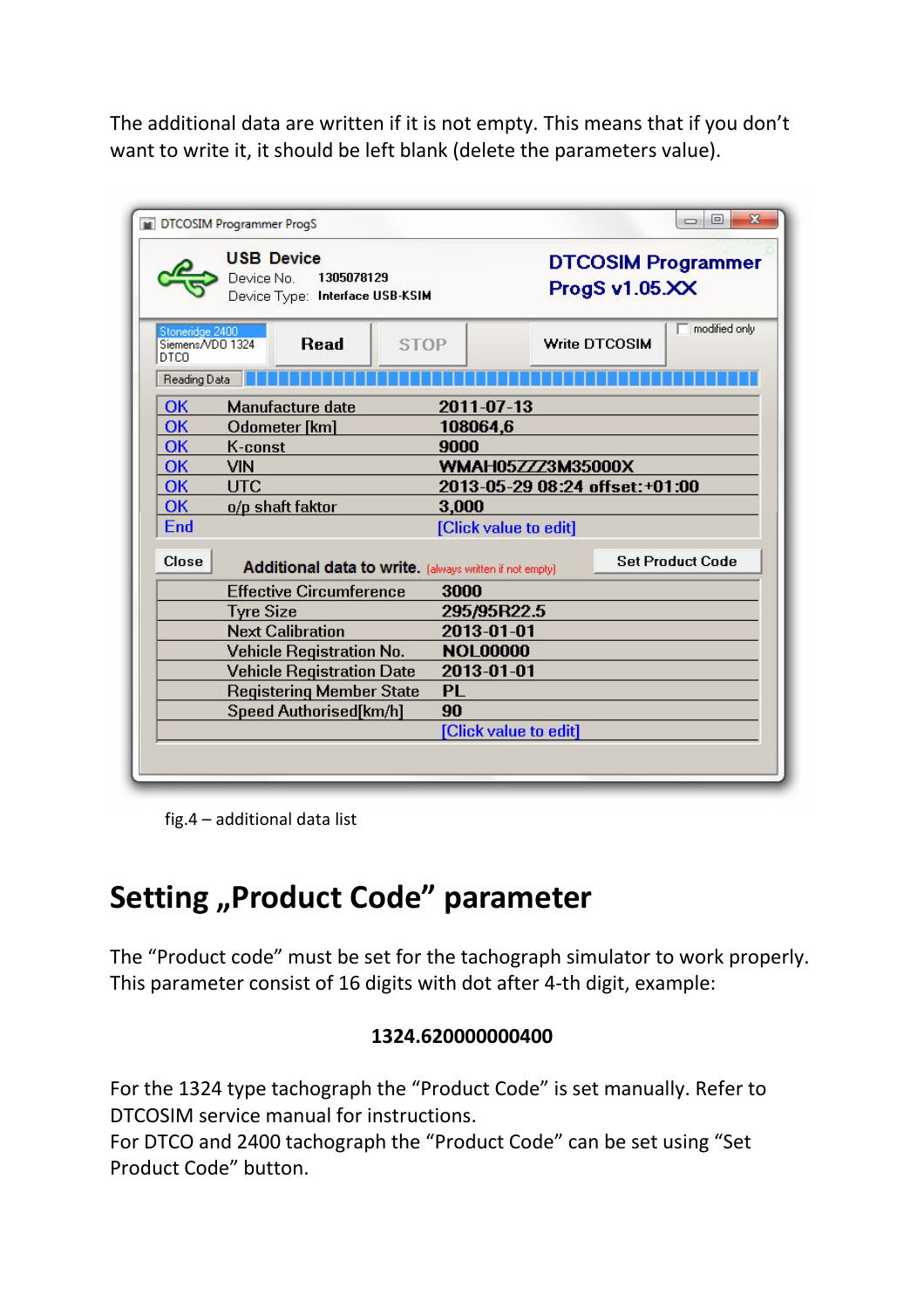After clicking the "Set Product Code" button the configuration window will appear. The configuration window will initially setup "Product Code" with data read from attached device. The configuration will be made in 1 or 2 steps depending on the tachopgraph configuration.

For DTCO with "CANTCO1 repetition rate" parameter equal to "0" there will be only one step configuration as the 10-th digit of "Product Code" will be permanently set to "1".

Further instructions will be displayed in configuration windows.